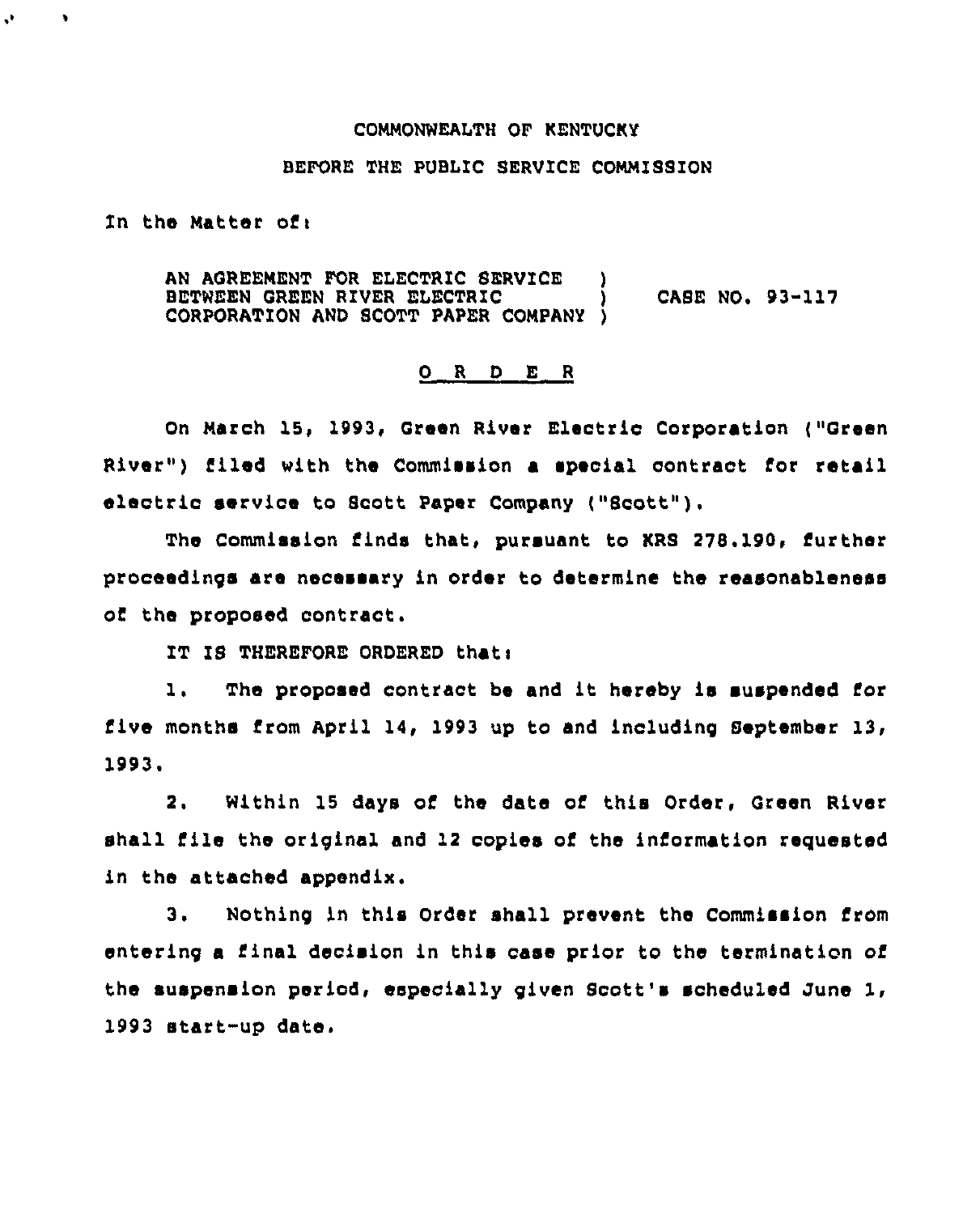Done at Frankfort, Kentucky, this 31st day of March, 1993.

PUBLIC SERVICE COMMISSION

 $\frac{1}{\sqrt{2}} \int_{\text{for this combination}}$ 

ATTEST:

 $\mathcal{A}$ 

 $\bullet$  .  $\bullet$ 

Executive Director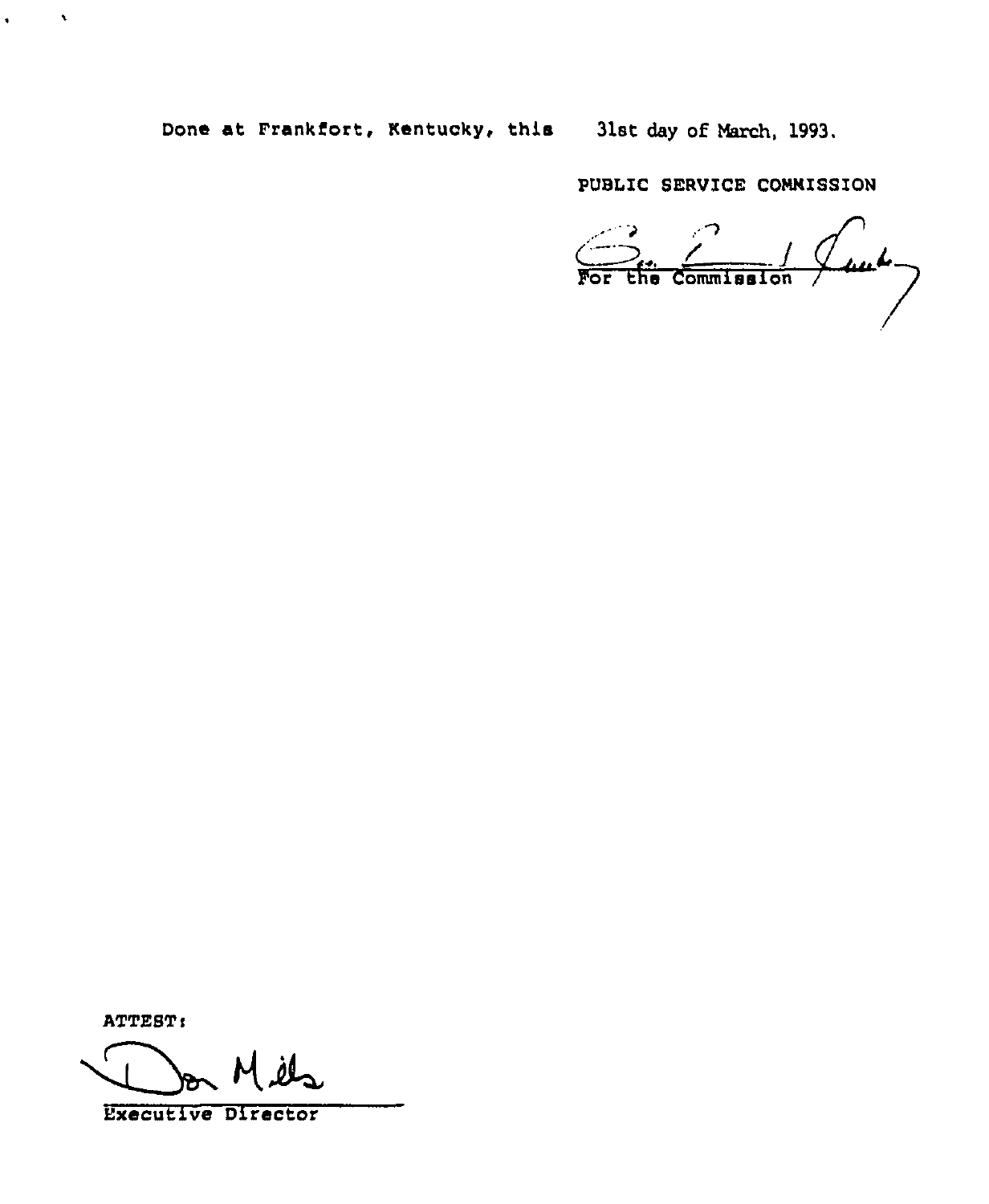#### APPENDIX

# APPENDIX TO AN ORDER OF THE KENTUCKY PUBLIC SERVICE<br>ION IN CASE NO. 93-117 DATED 3/31/93 COMMISSION IN CASE NO. 93-117 DATED

1. Sections 3.02 and 3.04 of the contract set out conditions under which Scott would pay "facilities abandonment charges" to Green River. Have Green River and Scott made any additional arrangements to ensure that Green River will be reimbursed for the cost of facilities constructed specifically to serve Scott?

2. Provide a detailed explanation of why Green River has not required Scott to provide additional security to guarantee payment of the facilitiee abandonment charges in the form of <sup>a</sup> lien on property, surety bon&, letter of credit, eto.

3. Pursuant to Section 6.01 of the contract, the term of the contract continues through the sixtieth month after the last month during which Scott receives any demand charge credits. pursuant to Exhibit <sup>D</sup> of the contract, demand charge credits will be available until May 31, 2002. In Administrative Case No. 327, An Investigation Into the Implementation of Economic Development Rates by Electric and Gas Utilities, the Commission ordered that Economic Development Rate ("EDR") contracts should be for a period twice the length of the discount period, with the discount period not to exceed five years. The proposed contract includes a potential discount period of nine years with five years following the end of the discount period. Given that the term and discount period of the proposed contract do not comply with the guidelines set forth in our Order in Administrative Case No. 327, explain why the proposed contract should bs approved by the Commission.